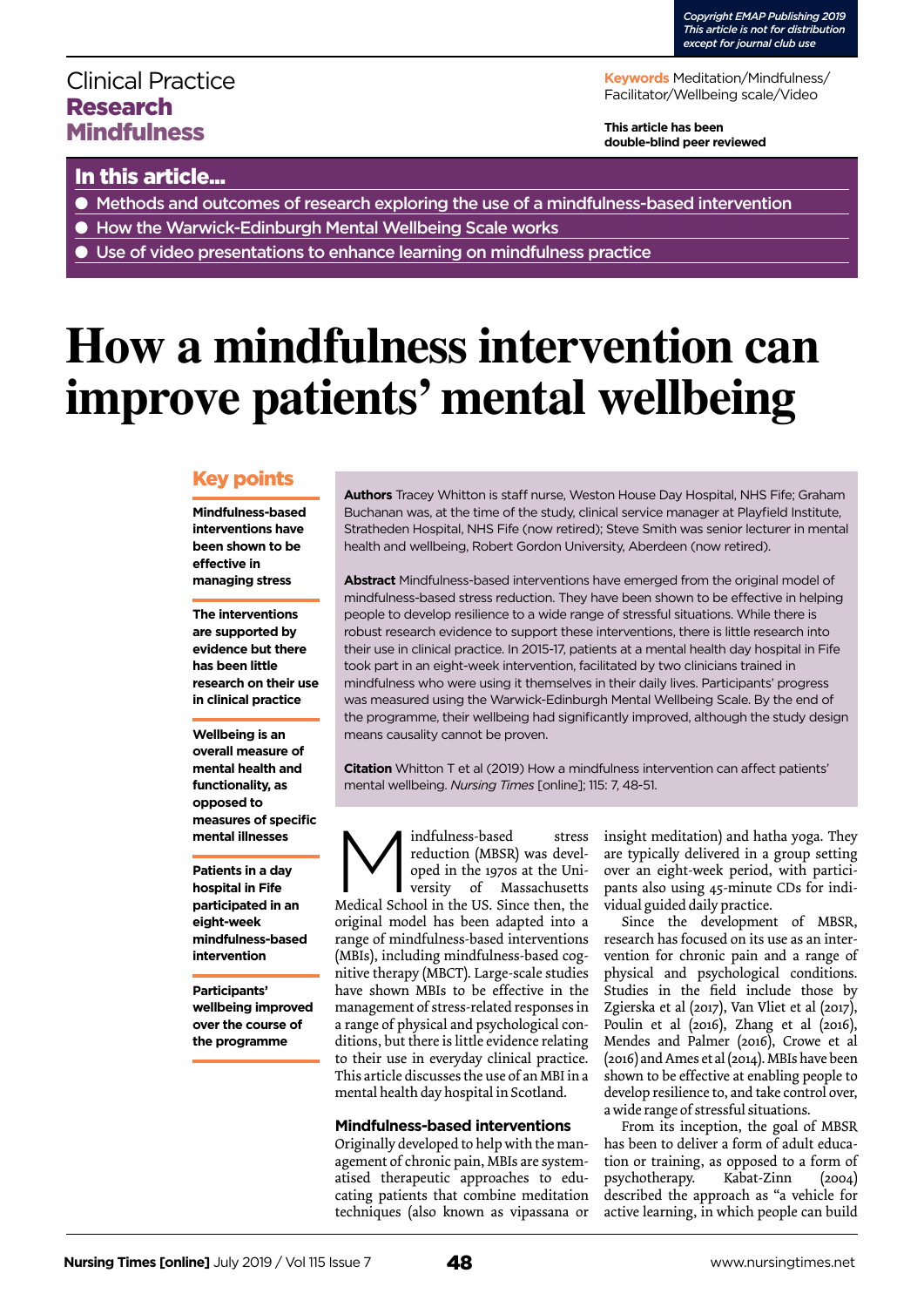# Clinical Practice Research



For more articles on mental health, go to nursingtimes.net/mentalhealth

on the strengths that they already have and come to do something for themselves to improve their own health and wellbeing". This resonates with UK health legislation such as the Patient Rights (Scotland) Act 2011 (Bit.ly/PatientRightsScotAct) and the Health and Social Care Act 2012 (Bit.ly/ HSCAct2012). MBIs have been promoted by NHS Education Scotland in Scottish health boards and implemented in NHS settings across the UK. However, their evidence base remains in large international studies and there is no literature reporting on mindfulness interventions in everyday clinical practice.

### **Our study**

#### **Aim and methods**

Measuring wellbeing is a way of measuring mental health and functionality, as opposed to specific mental illnesses or problems. We evaluated the impact of an eight-week mindfulness programme on the wellbeing of patients attending an NHS mental health day hospital in Fife. The study period covered the first two years of the programme's existence (2015-2017); the programme was delivered nine times and 68 participants completed it.

Our study, which was limited to the utilisation of data previously collected in the course of normal care (without an intention to use it for research at the time of collection), was approved by the East of Scotland Research Ethics Service. We had to ensure that only specific, pre-agreed information was extracted from the

records – namely the sex and age of participants, and their pre- and post-intervention scores on the Warwick-Edinburgh Mental Wellbeing Scale (WEMWBS), which has been described by Tennant et al (2007) (Box 1). The higher a participant's WEMWBS score, the better their mental wellbeing.

Caldicott approval to extract the patient data (Caldicott Committee, 1997) was given by Tracey Whitton extracted data from the programme records, as she had routine access to the information. She then passed on the anonymous data to Graham Buchanan and Steve Smith, who analysed it using secondary data analysis.

### **Participants and facilitators**

Among the 68 participants, 72% (n=49) were female; participants' age range was 19-64 years (mean 45 years and six months). We did not have access to diagnostic information so could not report on participants' medical diagnoses. However, this mirrors the goal of MBIs and fits with our own endeavour to avoid medicalising the complex psychosocial problems that bring patients to the day hospital.

All sessions were delivered at the day hospital as part of routine therapeutic activities, and were facilitated by Graham Buchanan and Tracey Whitton. Both have completed the mindfulness practice training course and the training course for mindfulness teachers offered by NHS Education for Scotland, and both practise mindfulness daily.

### Box 1. **Warwick-Edinburgh Mental Wellbeing Scale**

Developed at Warwick Medical School, University of Warwick, the Warwick-Edinburgh Mental Wellbeing Scale (WEMWBS) is a 14-item scale in which each item is scored out of a maximum of five points to provide a total mental wellbeing score ranging from 14 to 70. The higher the score, the better the person's mental wellbeing. The scale has been used in large population surveys across the UK.

Wellbeing is defined as the ability to feel good about oneself and connected to those around oneself. The WEMWBS includes ideas such as hope for the future and satisfaction with the present. The 14 items are worded positively and cover:

- l Feelings such as optimism, cheerfulness and relaxation
- l Functional aspects of mental wellbeing such as self-acceptance, competence and autonomy

The Scale can be used as a proxy measure for the absence of psychological distress, even when the person may be living with a psychiatric condition. It does not provide a cut-off point for 'case-level' wellbeing to indicate the presence and severity of a condition, but is used to measure change over time. A change of 8 points is considered meaningful.

Stranges et al (2014) offered a statistical breakdown of WEMWBS scores:

- $\bigcirc$  14-42 = 'low' wellbeing
- $\bullet$  43-59 = 'middle' wellbeing
- $\bullet$  59-70 = 'high' wellbeing

More information can be found at: Bit.ly/WEMWBScale

### Box 2. **Thematic structure of the mindfulness programme**

- **Week 1: automatic pilot**
- **Week 2: dealing with barriers**
- **Week 3: mindfulness of the breath**
- **Week 4: staying present**
- **Week 5: allowing/let be**
- **Week 6:** thoughts are not facts
- **Week 7: taking care of ourselves**
- **Week 8: dealing with future stress**

### **Structure and content**

The programme comprised weekly twohour sessions held over an eight-week period. As each session built on the learning and practice from previous ones, the group was closed to new participants after session 1. WEMWBS scores were completed at the start of session 1 and the end of session 8.

Structure and content were based on the standard MBSR and MBCT model. Key aspects included:

- $\bullet$  Mindful breathing techniques;
- Sitting meditation;
- <sup>l</sup> Mindful movement;
- <sup>l</sup> Body scanning.

Box 2 shows the programme's thematic structure; more details are available online at Bit.ly/SSSWestonProject.

- Each session:
- Was split into two halves, with a break after approximately one hour;
- Ended with a review and the circulation of handouts;
- $\bullet$  Incorporated a combination of teaching, whole-group and small-group reflective discussion, emotional awareness exercises and guided practice.

We also used video presentations by international experts, and participants were given homework to complete between the sessions.

At the start of session 1, participants explored what they wanted to achieve and discussed their understanding of the terms 'mindfulness' and 'compassion' – the two ideas being linked to the core concept of 'letting go' of the ideas that often lead to distress. The two facilitators shared with the group how they came to mindfulness practice and why they cultivate it in their daily lives. The break was followed by exercises designed to introduce participants to mindfulness.

#### **Video presentations**

We adapted the MBSR and MBCT model to include video presentations by experts in mindfulness and related philosophies, to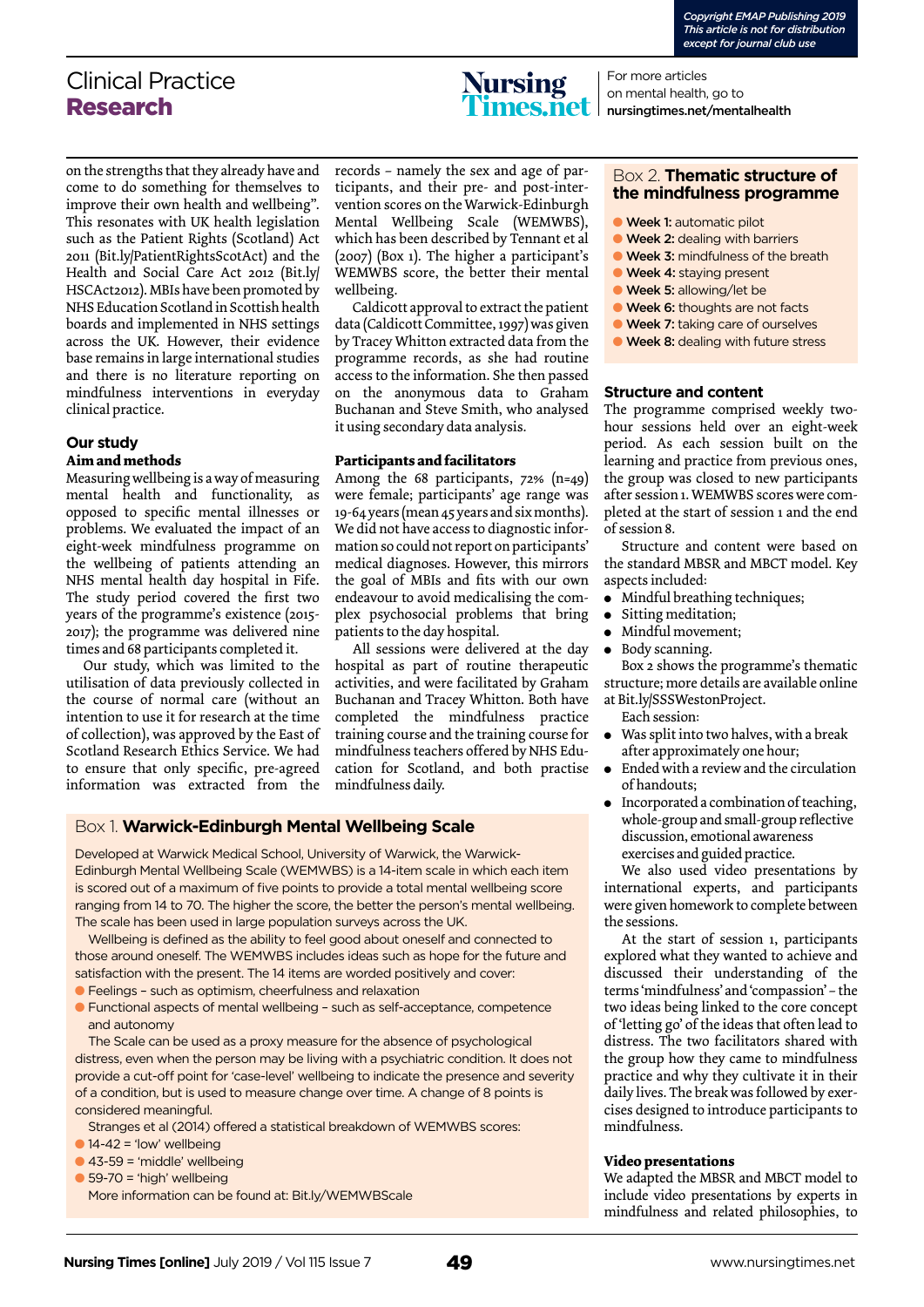# Clinical Practice Research

### Table 1. **Wellbeing scores before and after the intervention**

|                         | Warwick-Edinburgh Mental Wellbeing Scale score |                |       |  |
|-------------------------|------------------------------------------------|----------------|-------|--|
|                         | Lowest                                         | <b>Highest</b> | Mean  |  |
| <b>Pre-intervention</b> | 20                                             | 63             | 36.28 |  |
| Post-intervention       |                                                | 65             | 46 26 |  |

promote a deeper understanding of the practices among participants. The programme included presentations by philosopher Alan Watts (who introduced key ideas underpinning mindfulness practice), Kristin Neff (a contemporary educational psychologist who has extensively studied self-compassion), and spiritual teacher and bestselling author Eckhart Tolle.

In week 7, participants watched *The Journey Into Now,* a video in which Eckhart Tolle discusses how most people habitually and unconsciously overlook the present moment despite the fact that their "entire life consists of the present moment" (Bit.ly/TolleJourney). He goes on to discuss the impact on one's mind and thinking of engaging in a compassionate appreciation for one's surroundings.

Inclusion of these video presentations not only gave participants a deeper contextual understanding than might have been available otherwise, but also provided a multimedia experience as well as links to external sources of support, such as mindfulness apps and websites. By offering materials that participants could revisit outside of the sessions, we also ensured that those who wanted to deepen their understanding could do so.



#### **Outcomes WEMWBS scores**

The mean WEMWBS score at the start of session 1 was 36.28. On completion of the programme it was 46.26, a positive change of almost 10 points (9.98). This is both a clinically meaningful change (which is defined as a change in score of 3-8) and a statistically significant one ( $p$ <0.0001). There were no differences between scores according to sex or age.

The WEMWBS has been used in population surveys in Scotland, England and Northern Ireland, which produced mean WEMWBS scores of 50, 51 and 50, respectively (McLean et al, 2017; Stranges et al, 2014; Lloyd and Devine, 2012). In our study, the level of wellbeing reported by participants at the start of the programme (36) was considerably lower than the national aggregate mean (50). However, by the end, the mean score (46) was much closer to the national norm. This is an encouraging outcome.

Even more encouraging is the change in the range of WEMWBS scores over the course of the programme. At the outset, the scores reported by participants ranged from 20 to 63, with only four patients (6%) scoring above the national mean of 50. At the end of the programme, the scores ranged from 17 to  $65$ , with 29 patients (43%) scoring >50. Table 1 outlines the WEMWBS scores before and after the intervention.

It can be seen that, while the total range did not change greatly, over the course of the programme, WEMWBS scores increased by ≥3 points for 56 (82%) participants and by ≥8 for 38 (56%). However, for three participants (4%), scores decreased by  $\geq$ 3 points. These changes are summarised in Table 2.

While we cannot be certain that the positive changes were a direct result of patients' participation in the programme, we were pleased to note that the majority reported meaningful improvements in their wellbeing.

### **Statistical breakdown**

Using Stranges et al's (2014) categories:

- 53 participants (78%) had a low wellbeing score;
- 14 participants (21%) had a middle wellbeing score;
- 1 participant had a high wellbeing score.
- On completion of the programme:
- <sup>l</sup> 22 participants (32%) had a low wellbeing score;
- <sup>l</sup> 42 participants (62%) had a middle wellbeing score;
- $\bullet$  4 participants (6%) had a high wellbeing score.



Meditation, which can help to improve a person's mental wellbeing, formed a fundamental part of the mindfulness intervention